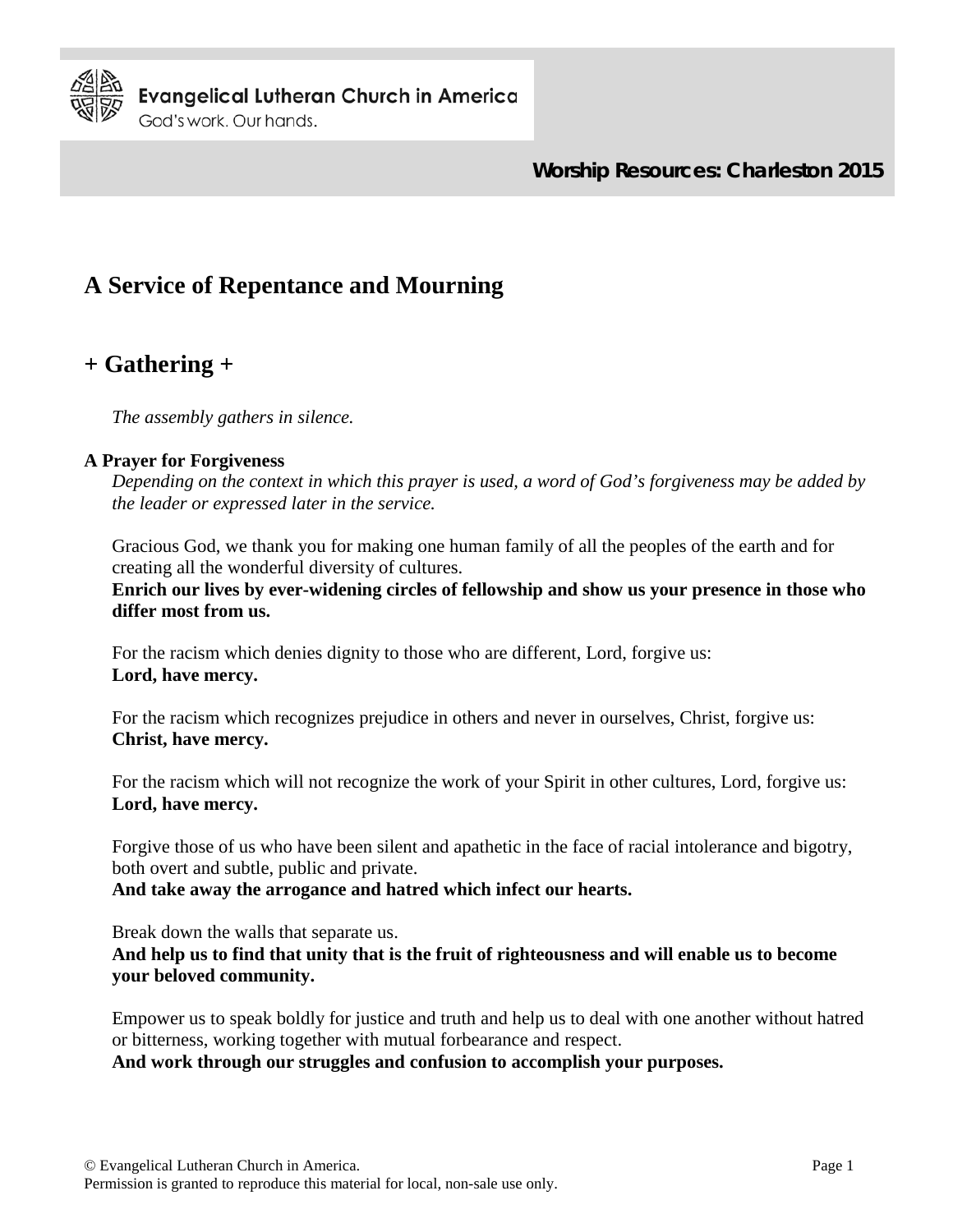O God of unconditional love, you who show no partiality in respect to people or nations, we have heard your good news of great joy for all the people, We hear that good news, and in hearing, believe. We know that your sanctuary is a house of worship for all people, with no regard for the color of our skin. As we worship you, knit us into a people, a seamless garment of many colors. May we celebrate our unity, made whole in our diversity. Forgive us for our inability to let our "old selves" die to the world. We acknowledge that we participate in structures that are inherently racist, and yet we do nothing to remedy it. Show us when we fail when we judge others according to the color of their flesh. **Amen.**

*Adapted from the United Church of Christ's "Prayers for Racial Justice Sunday"[\(www.ucc.org/worship/ways\)](http://www.ucc.org/worship/ways) and from the United Church of Canada [\(www.united-church.ca/bfw/resources.shtm\)](http://www.united-church.ca/bfw/resources.shtm)*

#### **Gathering Song**

*(see list of suggested hymns below)*

## **Greeting and Opening Prayer**

The grace of our Lord Jesus Christ, the love of God, and the communion of the Holy Spirit be with you all. **And also with you.**

We pray to you, almighty God, in this time of conflict. You are our refuge and our strength, a very present help in time of trouble. Do not let us fail in the face of these events. Uphold us with your love, and give us the strength we need. Help us in our confusion, and guide our action. Heal the hurt, console the bereaved and afflicted, protect the innocent and helpless, and deliver any who are still in peril; for the sake of your great mercy in Jesus Christ our Lord. **Amen.**

# **+ Word +**

*One or more readings may be used.* Psalm 30

Psalm 91 (assurance of God's protection) Isaiah 41:10 (fear not, I am with you) Lamentations 1:1-3 (the city weeps bitterly) Matthew 5:1-10 Romans 8:31-35, 37-39 (who will separate us from the love of Christ?) 2 Corinthians 1:3-7 (God comforts us in our sorrows) 1 John 3:1-3; 18-24

## **Meditation**

*Silence for reflection.*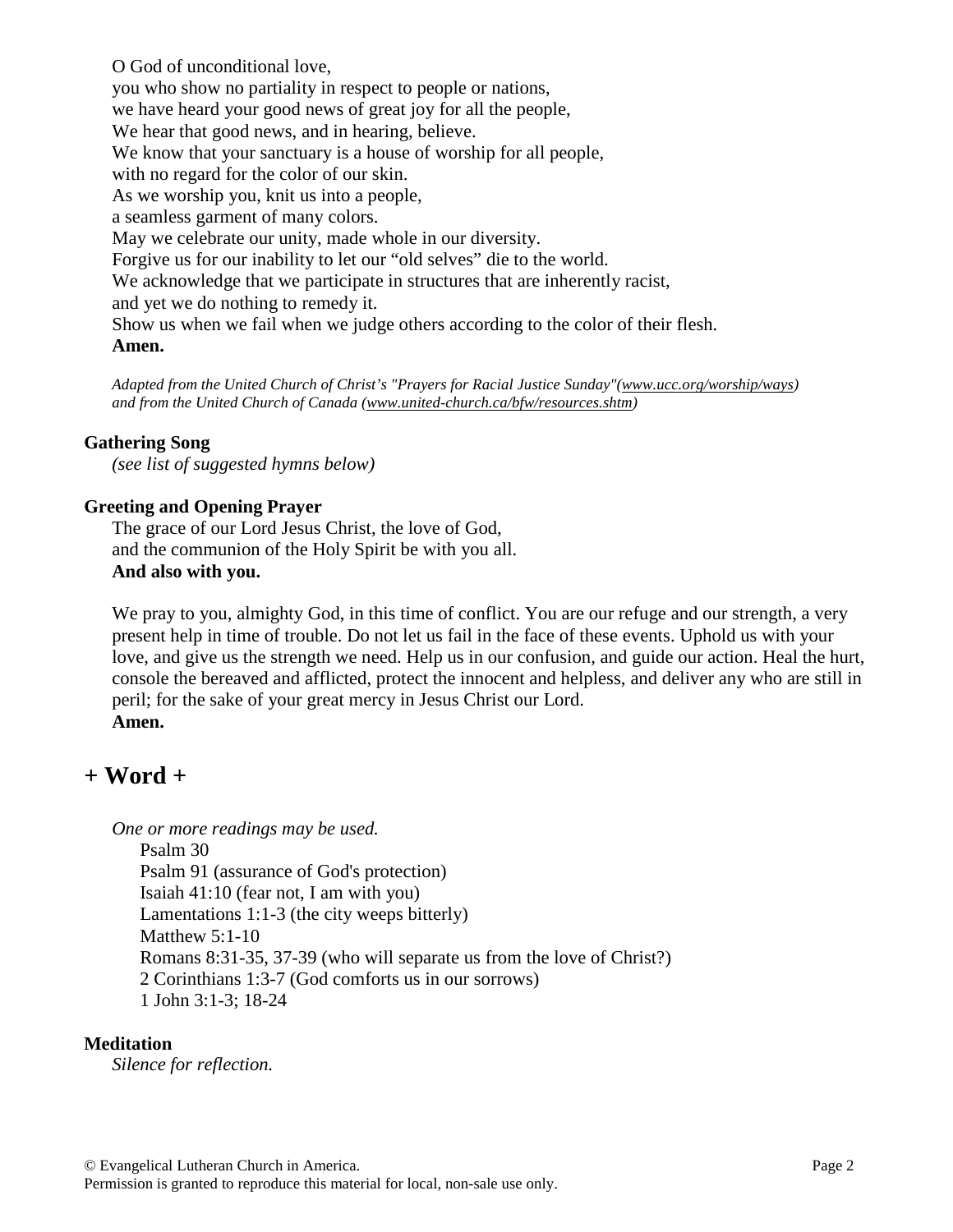# **Song**

*(see list of suggested hymns below)*

# **Remembering Those Who Have Died**

*Congregations may find it appropriate to remember those who died. The following rite has been adapted to be included in the Sunday worship of the assembly. The rite may be used at the gathering, after the hymn of the day or after the prayers of intercession. For an extended order of worship to be used as a separate worship service see Occasional Services for the Assembly, p. 344. As each name is read, silence is kept.*

*The leader begins with these or similar words.* 

Blessed be the God and Father of our Lord Jesus Christ, the source of all mercy and the God of all consolation, who comforts us in all our sorrows so that we can comfort others in their sorrows with the consolation we ourselves have received from God.

On this somber day, we trust in the expectation of the resurrection to eternal life, as we remember this day those who died in the Charleston shooting and who now rest from their labors, especially those family members and friends who are dear to us.

Let us pray. O God, we remember with thanksgiving those who have loved and served you on earth, who now rest from their labors, especially **Cynthia Hurd, Susie Jackson, Ethel Lance, the Rev. DePayne Middleton-Doctor, the Hon. Rev. Clementa Pinckney, Tywanza Sanders, the Rev. Daniel Simmons Sr., the Rev. Sharonda Singleton, Myra Thompson.**

Keep us in union with all your saints, and bring us with them to the joyous feast of heaven; through Jesus Christ, our Savior and Lord. **Amen.**

#### **Prayers of Intercession**

*These petitions and others (see below) may be offered as the prayers of the people, ending each petition with:* Lord in your mercy. **Hear our prayer.**

O God, you made us in your own image and redeemed us through Jesus your Son. Look with compassion on the whole human family; take away the arrogance and hatred that infect our hearts; break down the walls that separate us; unite us in bonds of love; and, through our struggle and confusion, work to accomplish your purposes on earth; so that, in your good time, every people and nation may serve you in harmony around your heavenly throne.

Holy One, you do not distance yourself from the pain of your people, but in Jesus you bear that pain with all who suffer at others' hands. With your cleansing love bring healing and strength to the people of Mother Emmanuel African Methodist Episcopal Church of Charleston, S.C.; and by your justice, lift them up, that in body, mind and spirit, they may again rejoice.

Out of the darkness we cry to you, O God. Enable us to find in Christ the faith to trust your care even in the midst of pain. Assure us that we do not walk alone through the valley of the shadow, but that your light is leading us into life.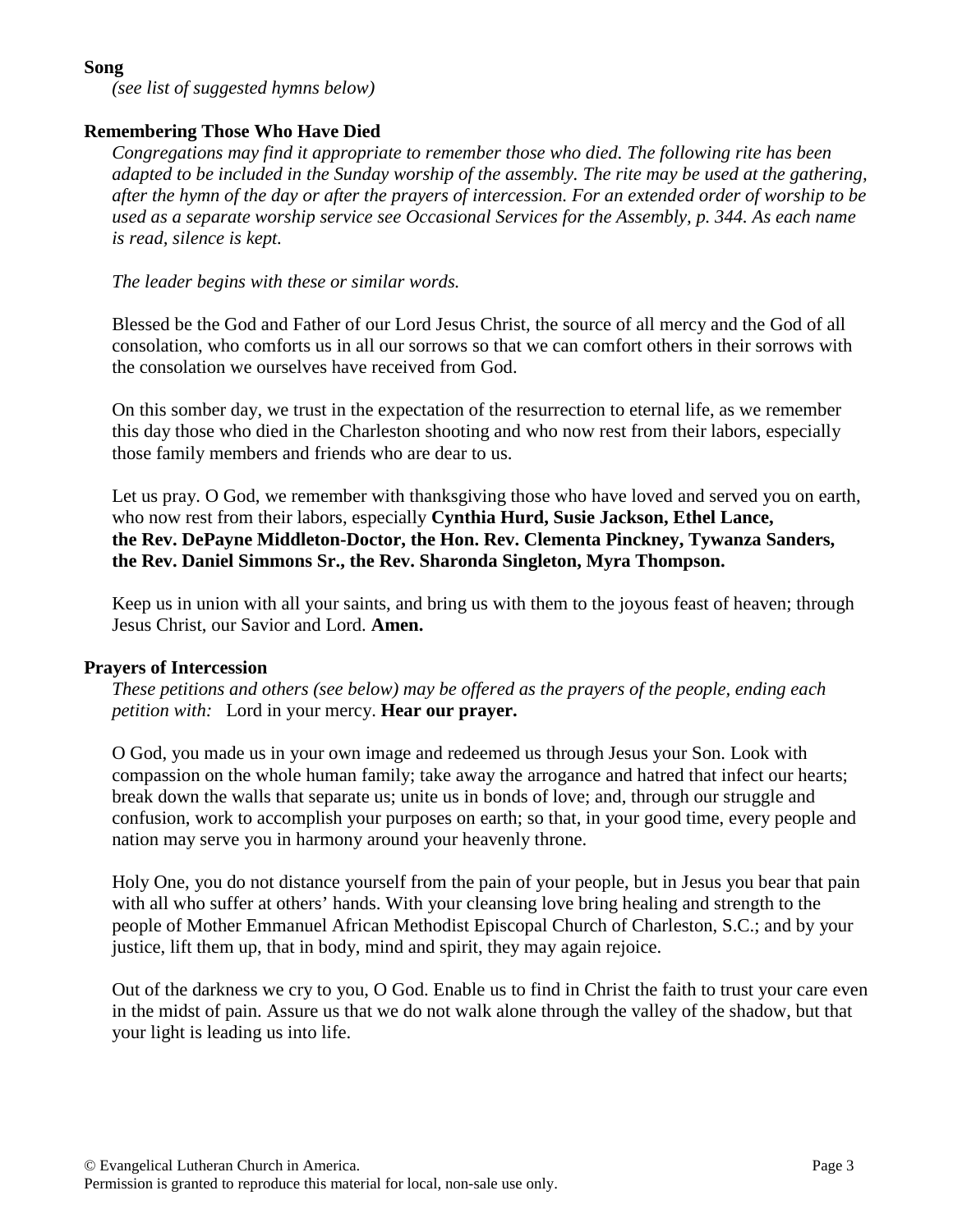Gracious God, your Son called on you to forgive his enemies while he was suffering shame and death. In these difficult times, lead our enemies and us from prejudice to truth; deliver them and us from hatred, cruelty and revenge; and in your good time enable us all to stand reconciled before you. We pray for Dylann Roof that he may know of your love and find forgiveness in you. We pray for the Roof family and St. Paul Lutheran Church of Columbia, S.C., in their grief.

For the families who grieve loss of loved ones who have been murdered in this senseless tragedy in Charleston, S.C., we pray, grant these saints rest eternal, O God, as they now rest in you. We await the day when this world will know of your great Shalom and all your saints will be gathered with you.

Into your hands, O God, we commend all for whom we pray, trusting in your mercy, through your Son, Jesus Christ, our Lord. **Amen.**

**Lord's Prayer** 

# **+ Sending +**

# **Blessing**

# **Sending Song**

*(see list of suggested hymns below)*

# **Peace**

*As the service comes to an end, the assembly is invited to share peace with each other, to stay for conversation if desired or depart from the worship space.*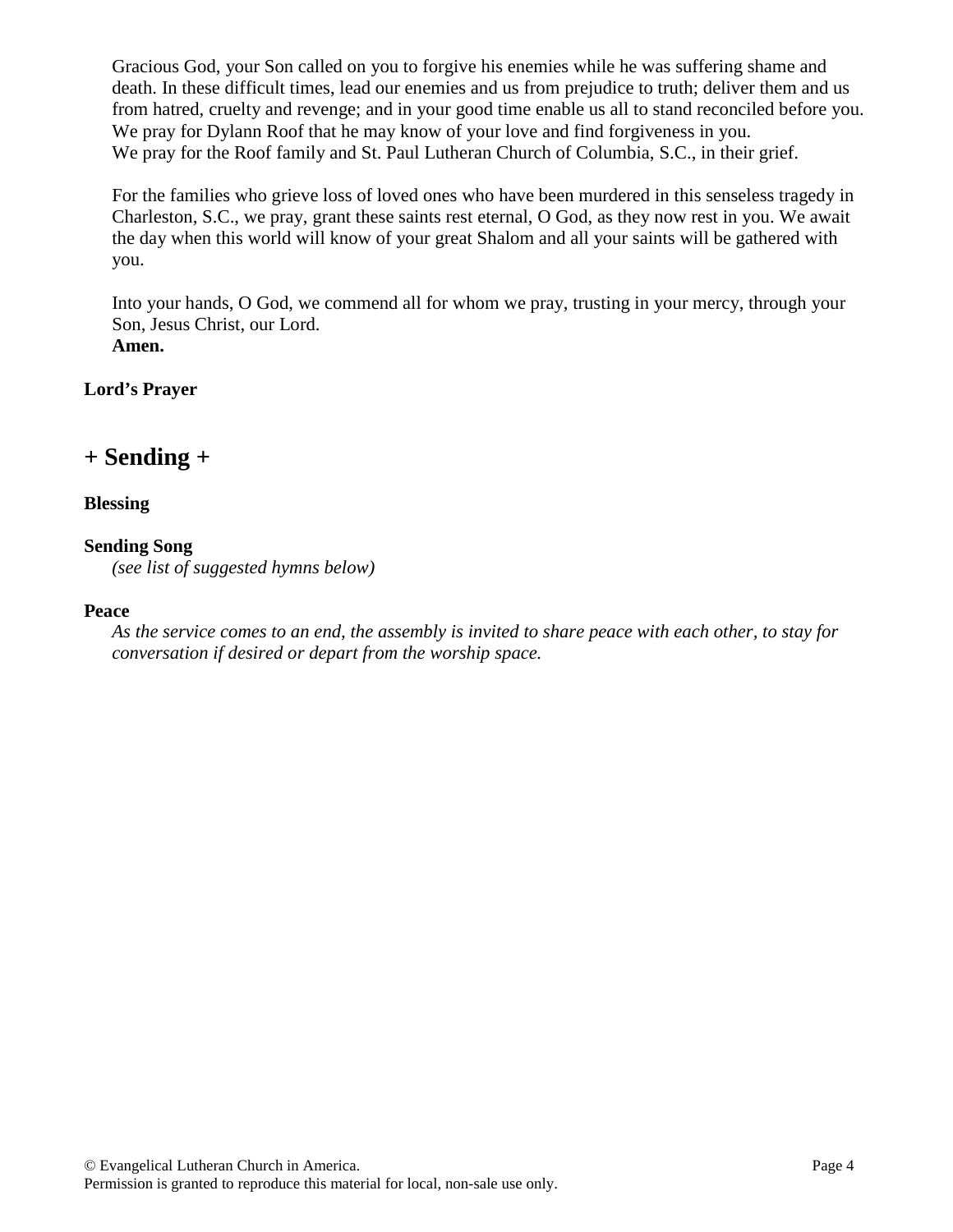# **Additional resources**

*The following prayers from* Evangelical Lutheran Worship *may be appropriately inserted into the prayers of the people, used in pastoral care situations, or drawn upon at other opportunities for prayer around the devastation of crises.*

# **Time of conflict, crisis, disaster**

O God, where hearts are fearful and constricted, grant courage and hope. Where anxiety is infectious and widening, grant peace and reassurance. Where impossibilities close every door and window, grant imagination and resistance. Where distrust twists our thinking, grant healing and illumination. Where spirits are daunted and weakened, grant soaring wings and strengthened dreams. All these things we ask in the name of Jesus Christ, our Savior and Lord. Amen.

## **Time of civic mourning**

God our creator, through whose providing care we enjoy all goodness and life, turn our eyes to your mercy in this time of confusion and loss. Comfort this nation as we mourn; shine your light on those whose only companion is darkness, and teach us all so to number our days that we may apply our hearts to your wisdom; through Jesus Christ, our Savior and Lord. Amen.

# **Social justice**

Grant, O God, that your holy and life-giving Spirit may move every human heart; that the barriers dividing us may crumble, suspicions disappear, and hatreds cease and that, with our divisions healed, we might live in justice and peace; through your Son, Jesus Christ our Lord. Amen.

# **For a peaceful night**

Dear Jesus, as a hen covers her chicks with her wings to keep them safe, protect us this night under your golden wings; for your mercy's sake. Amen.

## **Those in emotional distress**

Merciful God, you give us the grace that helps in time of need. Surround *name* with your steadfast love and lighten *her/his* burden. By the power of your Spirit, free *her/him* from distress and give *her/him* a new mind and heart made whole in the name of the risen Christ. Amen.

## **Those who suffer abuse and violence**

Holy One, you do not distance yourself from the pain of your people, but in Jesus you bear that pain with all who suffer at others' hands. With your cleansing love bring healing and strength to *name,* and by your justice, lift *her/him* up, that in body, mind and spirit, *she/he* may again rejoice. In Jesus' name we pray. Amen.

## **Those in trouble or bereavement**

Almighty God, your love never fails, and you can turn the shadow of death into daybreak. Help us to receive your word with believing hearts, so that, confident in your promises, we may have hope and be lifted out of sorrow into the joy and peace of your presence; through Jesus Christ our Savior and Lord. Amen.

## **Anxiety, apprehension, fear**

O most loving Father, you want us to give thanks in all circumstances and to lay all our cares on you, knowing that you care for us. Grant that fears and anxieties in this mortal life may not hide from us the light of your immortal love shown to us in your Son, Jesus Christ our Lord.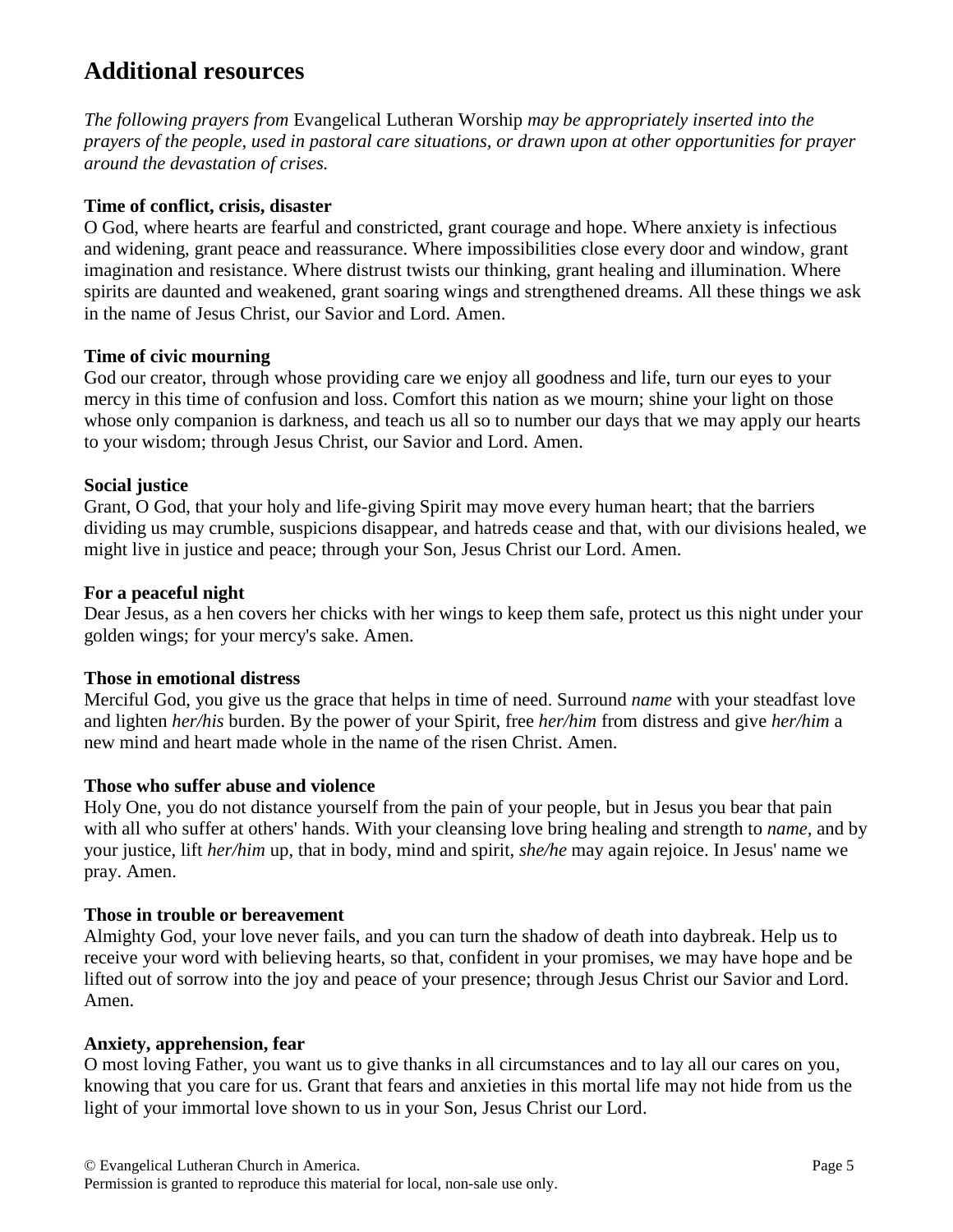#### **Bitterness, anger**

Lord God, when we are assaulted by the troubles of life, and the deep waters of anger threaten to overwhelm us, do not let us sink. In your great compassion, hear us and help us. Deliver us from anger's power over us. Lead us out of bitter silence and hurtful words so that we may speak the truth in love. Heal every heart set on vengeance, and show us the way to honesty and reconciliation; through the one who has shown us both impassioned zeal and forgiving love, Jesus Christ, our Savior and Lord.

#### **Discouragement, despair**

God our comforter, you are a refuge and a strength for us, a helper close at hand in times of distress. Enable us so to hear the words of faith that our fear is dispelled, our loneliness eased, our anxiety calmed, and our hope reawakened. May your Holy Spirit lift us above our sorrow to the peace and light of your constant love; through Jesus Christ, our Savior and Lord.

#### **Guidance, protection**

O God, full of compassion, we commit and commend ourselves to you, in whom we live and move and have our being. Be the goal of our pilgrimage, and our rest by the way. Give us refuge from the turmoil of worldly distractions beneath the shadow of your wings. Let our hearts, so often a sea of restless waves, find peace in you, O God; through Jesus Christ our Lord.

#### **Isolation, loneliness**

Merciful God, our Father, in the stillness of our souls we listen for your voice to know again that you are God. Quiet our restless hearts with the knowledge that you stand within the shadows, keeping watch over your own. Rekindle our faith and light the lamp of hope within our hearts. Then deal with us as seems best to you, for where you lead we can confidently go with Jesus Christ our Lord.

O Lord our God, you see and know and feel the pain of the world. Look upon us when we feel alone, and enfold us with your love, that in the midst of pain we may know your presence; through Jesus Christ, our Savior and Lord.

Blessed Lord, in moments of pain we turn to you for strength; in times of loneliness we seek your loving nearness. Grant that your life and love and joy may flow through us for the healing of others in Jesus' name.

#### **Suffering abuse or violence**

Holy One, you do not distance yourself from the pain of your people, but in Jesus you bear that pain with all who suffer at others' hands. With your cleansing love bring healing and strength to *name*; and by your justice, lift *her/him* up, that in body, mind and spirit, *she/he* may again rejoice. In Jesus' name we pray.

#### **Time of conflict, crisis, disaster**

God, our refuge and strength, you have bound us together in a common life. In all our conflicts, help us to confront one another without hatred or bitterness, to listen for your voice amid competing claims, and to work together with mutual forbearance and respect; through Jesus Christ our Lord.

We pray to you almighty God, in this time of \_\_\_\_\_\_\_\_\_\_\_\_\_\_. You are our refuge and our strength, a very present help in time of trouble. Do not let us fail in the face of these events. Uphold us with your love, and give us the strength we need. Help us in our confusion, and guide our actions. Heal the hurt, console the bereaved and afflicted, protect the innocent and helpless, and deliver any who are still in peril; for the sake of your great mercy in Jesus Christ our Lord.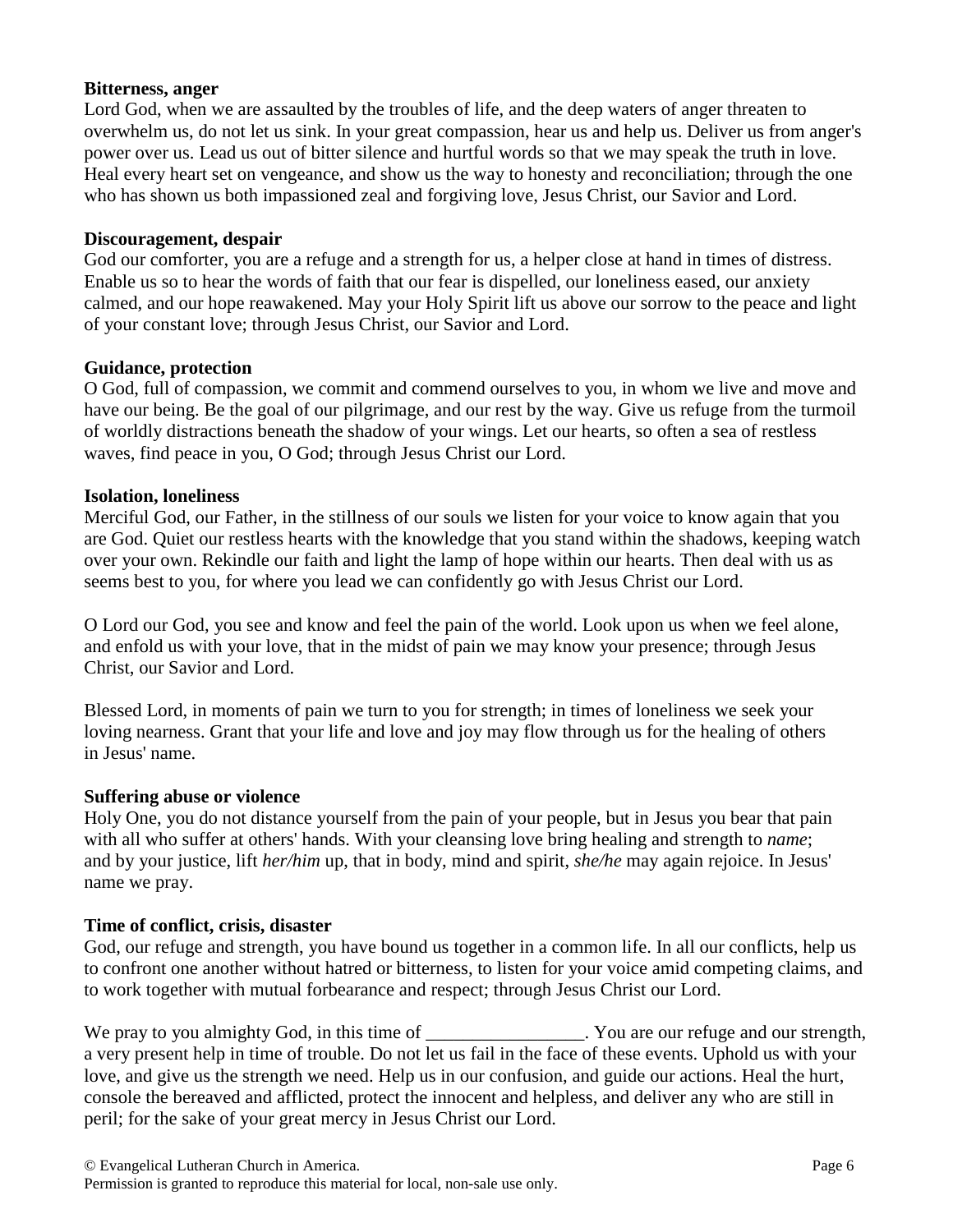#### **A prayer attributed to Francis of Assisi**

Lord, make us instruments of your peace. Where there is hatred, let us sow love; where there is injury, pardon; where there is discord, union; where there is doubt, faith; where there is despair, hope; where there is darkness, light; where there is sadness, joy. Grant that we may not so much seek to be consoled as to console; to be understood as to understand; to be loved as to love. For it is in giving that we receive; it is in pardoning that we are pardoned; and it is in dying that we are born to eternal life.

# *These hymns are found in the JUSTICE, PEACE; CONFESSION, FORGIVENESS; TRUST, GUIDANCE; HEALING; GRIEF, SORROW; GRACE, FAITH; RECONCILIATION sections of*  Evangelical Lutheran Worship*.*

| 247 | Come now, O Prince of peace        |
|-----|------------------------------------|
| 358 | Great God, your love has called us |
| 262 | Wait for the Lord                  |
| 266 | All earth is hopeful               |
| 323 | God loved the world                |
| 325 | I want Jesus to walk with me       |
| 328 | Restore in us, O God               |
| 331 | As the deer runs to the river      |
| 333 | Jesus is a rock in a weary land    |
| 335 | Jesus, keep me near the cross      |
| 354 | Calvary                            |
| 439 | Soon and very soon                 |
| 479 | We come to the hungry feast        |
| 482 | I come with joy                    |
| 502 | The King of love my shepherd is    |
| 523 | Let us go now to the banquet       |
| 530 | Here, O Lord, your servants gather |
| 546 | To be your presence                |
| 561 | Joyous Light of heavenly glory     |
| 572 | Now it is evening                  |
| 581 | You Are Mine                       |
| 600 | Out of the depths I cry to you     |
| 603 | God, when human bonds are broken   |
| 605 | Forgive our sins as we forgive     |
| 606 | Our Father, we have wandered       |
| 607 | Come, ye disconsolate              |
| 612 | Healer of our every ill            |
| 613 | Thy holy wings                     |
| 614 | There is a balm in Gilead          |
| 615 | In all our grief                   |
| 622 | Neither death nor life             |
| 624 | Jesus, still lead on               |
| 626 | By gracious powers                 |
| 632 | O God, our help in ages past       |
| 633 | We've come this far by faith       |

We walk by faith

- By gracious powers
- The peace of the Lord
- Oh, praise the gracious power
- God, whose almighty word
- Creating God, your fingers trace
- We raise our hands to you, O Lord
- Just a closer walk with thee
- How long, O God
- In deepest night
- Bring Peace to Earth Again
- You, dear Lord
- O God, why are you silent
- Where pain of the world surrounds us
- Lord, who love in humble service
- Lord of all nations, grant me grace
- Light dawns on a weary world
- Mothering God, you gave me birth
- Dona nobis pacem
- My faith looks up to thee
- My life flows on in endless song
- If you but trust in God to guide you
- Give Me Jesus
- Precious Lord, take my hand
- Come to me, all pilgrims thirsty
- Grace peace, we pray, in mercy, Lord
- If God my Lord be for me
- Day by day
- Change my heart, O God
- Lord Jesus, you shall be my song
- Lift every voice and sing
- I'm so glad Jesus lifted me
- Sing praise to God, the highest good
- My soul does magnify the Lord
- This is my song
- The right hand of God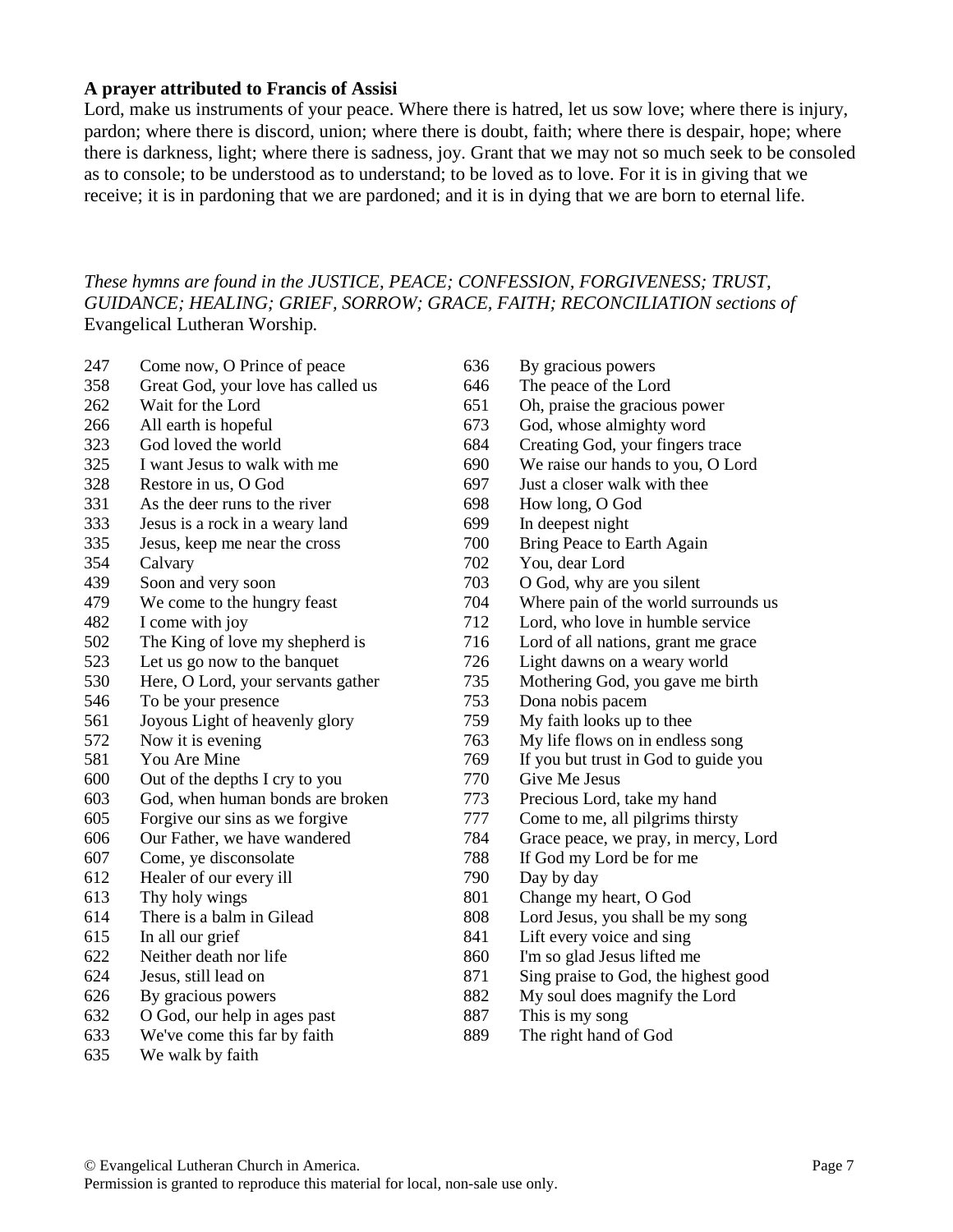*If used within the context of a service of Holy Communion, the following Eucharistic Prayer from*  Evangelical Lutheran Worship *is suggested:*

God of our weary years, God of our silent tears, you have brought us this far along the way. In times of bitterness you did not abandon us, but guided us into the path of love and light. In every age you sent prophets to make known your loving will for all humanity. The cry of the poor has become your own cry; our hunger and thirst for justice is your own desire.

In the fullness of time, you sent your chosen servant to preach good news to the afflicted, to break bread with the outcast and despised, and to ransom those in bondage to prejudice and sin.

In the night in which he was betrayed, our Lord Jesus took bread, and gave thanks; broke it, and gave it to his disciples, saying: Take and eat; this is my body, given for you. Do this for the remembrance of me.

Again, after supper, he took the cup, gave thanks, and gave it for all to drink, saying: This cup is the new covenant in my blood, shed for you and all people for the forgiveness of sin. Do this for the remembrance of me.

For as often as we eat of this bread and drink from this cup we proclaim the Lord's death until he comes.

# **Christ has died. Christ is risen. Christ will come again.**

Remembering, therefore, his death and resurrection, we await the day when Jesus shall return to free all the earth from the bonds of slavery and death. Come, Lord Jesus! And let the church say, Amen. **Amen.**

Remembering, therefore, his death and resurrection, we await the day when Jesus shall return to free all the earth from the bonds of slavery and death. Come, Lord Jesus! And let the church say, Amen. **Amen.**

Send your Holy Spirit, our advocate, to fill the hearts of all who share this bread and cup with courage and wisdom to pursue love and justice in all the world. Come, Spirit of freedom! And let the church say, Amen.

# **Amen.**

Join our prayers and praise with your prophets and martyrs of every age, that, rejoicing in the hope of the resurrection, we might live in the freedom and hope of your Son.

Through him, with him, in him, in the unity of the Holy Spirit, all glory and honor is yours, almighty Father, now and forever. **Amen.**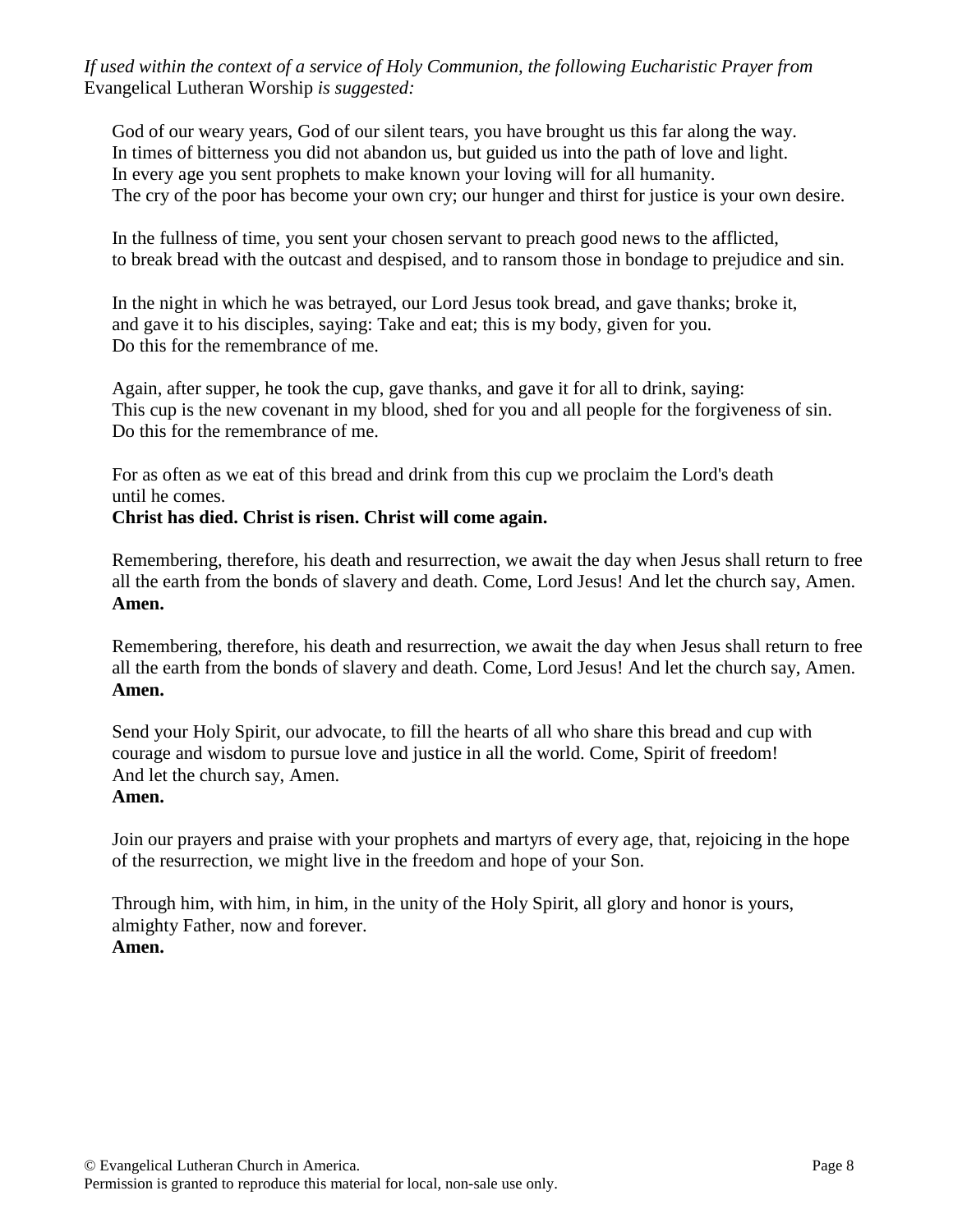*The form of Corporate Confession and Forgiveness from* Evangelical Lutheran Worship *may be used at the beginning of the service.* 

# **Gathering**

Blessed be the holy Trinity, + one God, who forgives all our sin, whose mercy endures forever. **Amen.**

## **Prayer of Preparation**

God of all mercy and consolation, come to the help of your people, turning us from our sin to live for you alone. Give us the power of your Holy Spirit that we may confess our sin, receive your forgiveness, and grow into the fullness of Jesus Christ, our Savior and Lord. **Amen.**

# **Confession**

Holy God, holy and mighty, holy and immortal, have mercy on us. For self-centered living, and for failing to walk with humility and gentleness:

**Holy God, holy and mighty, holy and immortal, have mercy on us.**

For longing to have what is not ours, and for hearts that are not at rest with ourselves: **Holy God, holy and mighty, holy and immortal, have mercy on us.**

For misuse of human relationships, and for unwillingness to see the image of God in others: **Holy God, holy and mighty, holy and immortal, have mercy on us.**

For jealousies that divide families and nations, and for rivalries that create strife and warfare: **Holy God, holy and mighty, holy and immortal, have mercy on us.**

For reluctance in sharing the gifts of God, and for carelessness with the fruits of creation: **Holy God, holy and mighty, holy and immortal, have mercy on us.**

For hurtful words that condemn, and for angry deeds that harm:\ **Holy God, holy and mighty, holy and immortal, have mercy on us.**

For idleness in witnessing to Jesus Christ, and for squandering the gifts of love and grace: **Holy God, holy and mighty, holy and immortal, have mercy on us.**

## **Forgiveness**

In the mercy of almighty God, Jesus Christ was given to die for us, and for his sake God forgives us all our sins. Through the Holy Spirit God cleanses us and gives us the power to proclaim the mighty acts of the one who called us out of darkness into his marvelous light. As a called and ordained minister of the church of Christ, and by his authority, I therefore declare to you the entire forgiveness of all your sins, in the name of the Father, and of the + Son, and of the Holy Spirit. **Amen.**